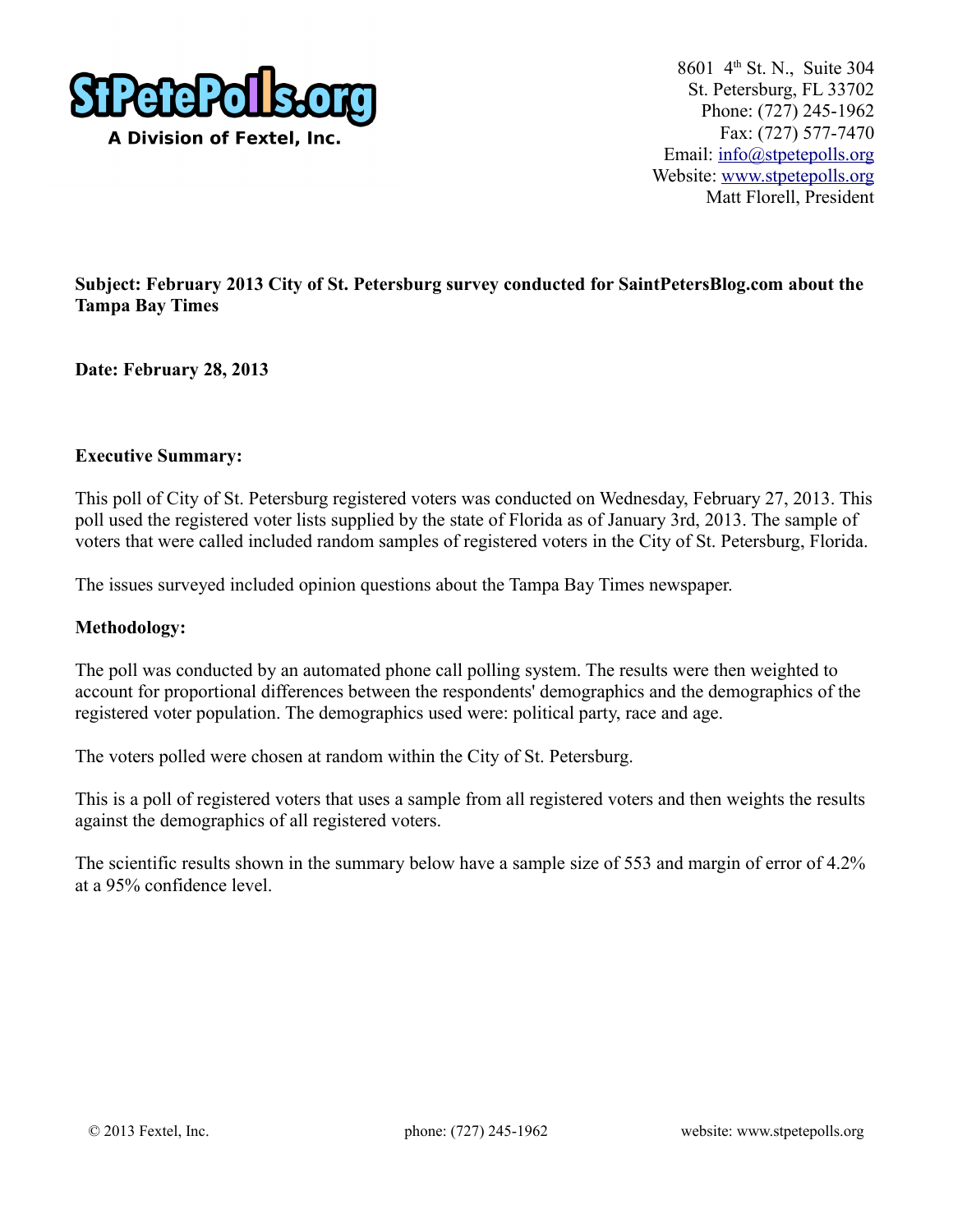# **Summary of Scientific Results:**

### **Do you have a favorable opinion of the Tampa Bay Times?**

| Favorable:   | 61.5% |
|--------------|-------|
| Unfavorable: | 23.5% |
| Unsure:      | 15.0% |

**Are you more likely or less likely to support a political candidate who is recommended by the Tampa Bay Times editorial board?** 

| More likely: | 32.8% |
|--------------|-------|
| Less likely: | 37.5% |
| Unsure:      | 29.6% |

**Do you support or not support or not care about the local newspaper's decision to change its name to Tampa Bay Bay Times?** 

| 22.4% |
|-------|
| 51.6% |
| 25.9% |
|       |

**Do you agree with the following statement: The Tampa Bay Times coverage of the debate concerning the new St. Petersburg Pier has been balanced and fair.** 

| 34.6% |
|-------|
| 29.8% |
| 35.6% |
|       |

**Do you agree with the following statement: The Tampa Bay Times coverage of the Tampa Bay Rays pursuit of a new stadium has been balanced and fair.** 

| Agree:        | 45.1% |
|---------------|-------|
| Do not agree: | 23.4% |
| Unsure:       | 31.6% |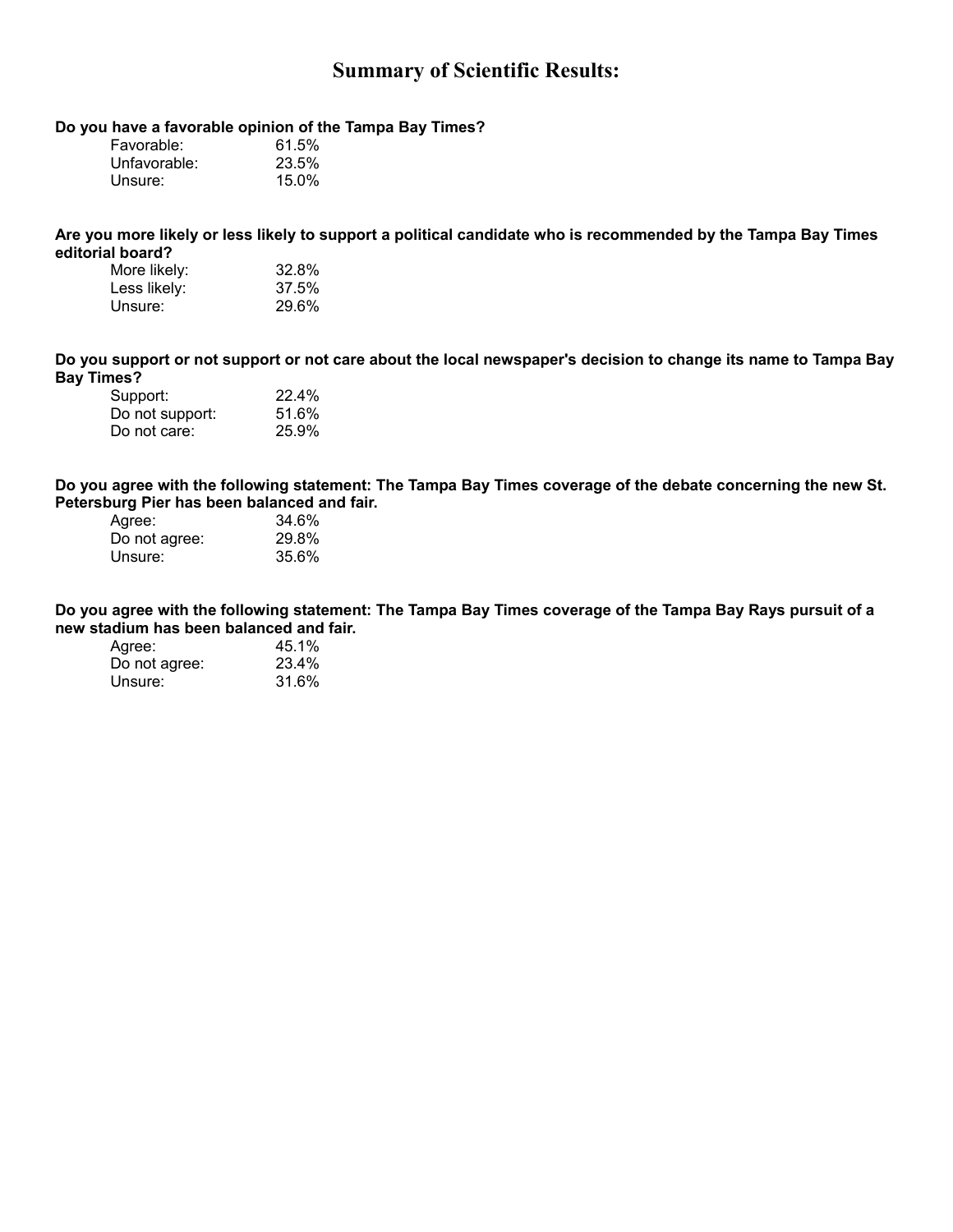# **Detailed Results with Demographic Breakdowns for Each Question:**

# **Do you have a favorable opinion of the Tampa Bay Times?**

| Favorable:   | 61.5% |
|--------------|-------|
| Unfavorable: | 23.5% |
| Unsure:      | 15.0% |

| Favorable:<br>Unfavorable:<br>Unsure:                        | 61.3%<br>23.7%<br>15.0% |                             |       |         |       |
|--------------------------------------------------------------|-------------------------|-----------------------------|-------|---------|-------|
| Political Party Breakdown:<br>Democratic Party 279 responses |                         |                             |       |         |       |
| Favorable:                                                   | 69.5%                   | Unfavorable:                | 14.7% | Unsure: | 15.8% |
| Republican Party 178 responses<br>Favorable:                 | 46.1%                   | Unfavorable:                | 40.4% | Unsure: | 13.5% |
| Independent Voter 96 responses<br>Favorable:                 | 65.6%                   | Unfavorable:                | 18.8% | Unsure: | 15.6% |
| Race Breakdown:                                              |                         |                             |       |         |       |
| White, Not Hispanic 410 responses<br>Favorable:              | 62.7%                   | Unfavorable:                | 24.6% | Unsure: | 12.7% |
| Black, Not Hispanic 98 responses<br>Favorable:               | 57.1%                   | Unfavorable:                | 20.4% | Unsure: | 22.4% |
| Asian or Pacific Islander<br>Favorable:                      | 57.1%                   | 7 responses<br>Unfavorable: | 42.9% | Unsure: | 0%    |
| Hispanic 25 responses<br>Favorable:                          | 60.0%                   | Unfavorable:                | 16.0% | Unsure: | 24.0% |
| Other or Unknown 11 responses<br>Favorable:                  | 45.5%                   | Unfavorable:                | 27.3% | Unsure: | 27.3% |
| Gender Breakdown:                                            |                         |                             |       |         |       |
| Male 279 responses<br>Favorable:                             | 59.9%                   | Unfavorable:                | 25.4% | Unsure: | 14.7% |
| Female 274 responses<br>Favorable:                           | 62.8%                   | Unfavorable:                | 21.9% | Unsure: | 15.3% |
| Age Breakdown:                                               |                         |                             |       |         |       |
| 18 to 29 79 responses<br>Favorable:                          | 67.1%                   | Unfavorable:                | 19.0% | Unsure: | 13.9% |
| 30 to 49 193 responses<br>Favorable:                         | 57.0%                   | Unfavorable:                | 27.5% | Unsure: | 15.5% |
| 50 to 69 189 responses<br>Favorable:                         | 67.7%                   | Unfavorable:                | 20.6% | Unsure: | 11.6% |
| 70 and up 90 responses<br>Favorable:                         | 51.1%                   | Unfavorable:                | 26.7% | Unsure: | 22.2% |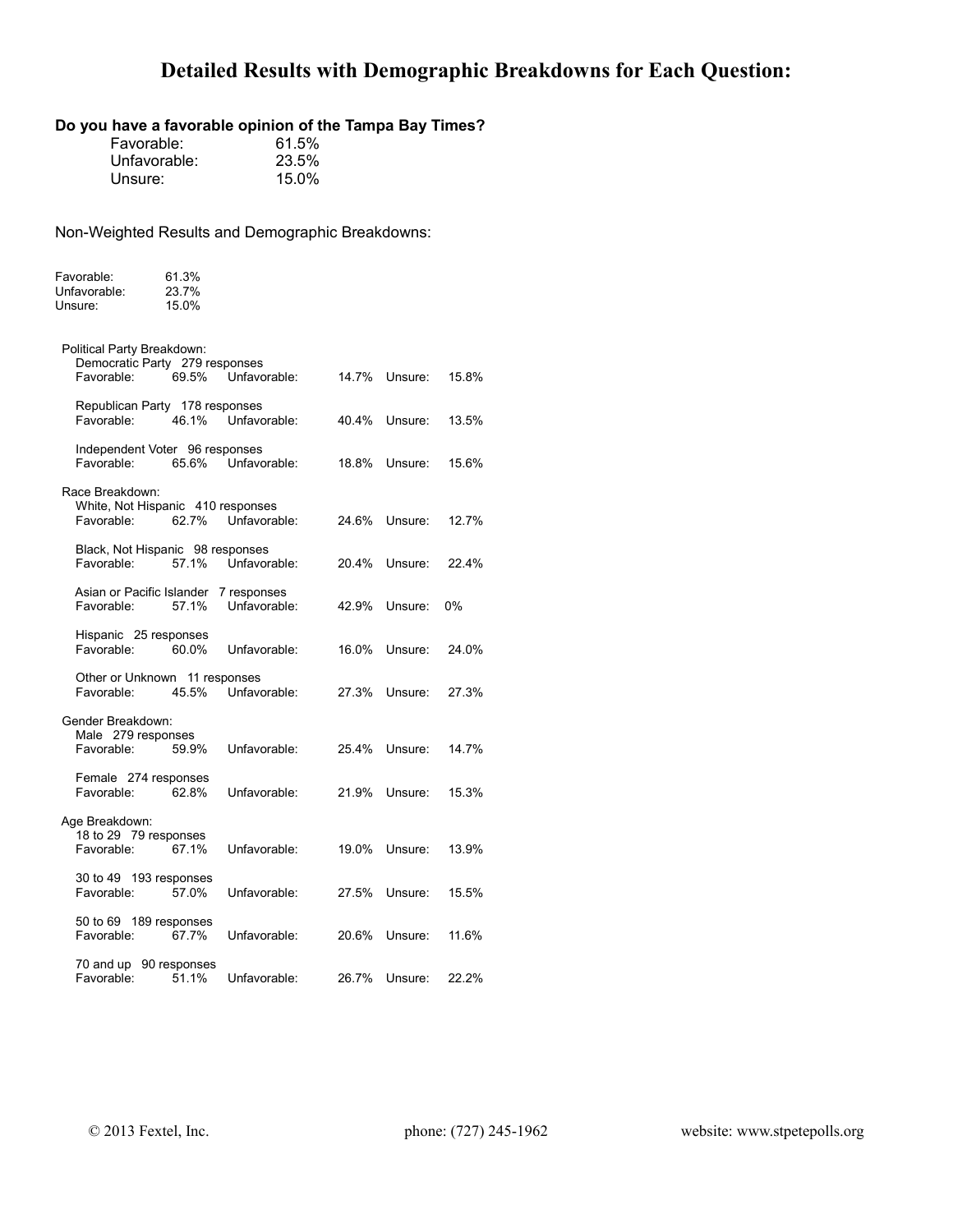**Are you more likely or less likely to support a political candidate who is recommended by the Tampa Bay Times editorial board?** 

| 32.8% |
|-------|
| 37.5% |
| 29.6% |
|       |

| More likely: | 32.9% |
|--------------|-------|
| Less likely: | 37.6% |
| Unsure:      | 29.5% |

| Political Party Breakdown:<br>Democratic Party 279 responses<br>More likely: | 47.0% | Less likely:                | 23.7% | Unsure: | 29.4% |  |
|------------------------------------------------------------------------------|-------|-----------------------------|-------|---------|-------|--|
| Republican Party 178 responses<br>More likely:                               | 12.9% | Less likely:                | 59.6% | Unsure: | 27.5% |  |
| Independent Voter 96 responses<br>More likely:                               | 29.2% | Less likely:                | 37.5% | Unsure: | 33.3% |  |
| Race Breakdown:<br>White, Not Hispanic 410 responses<br>More likely:         | 32.0% | Less likely:                | 40.7% | Unsure: | 27.3% |  |
| Black, Not Hispanic 98 responses<br>More likely:                             | 35.7% | Less likely:                | 28.6% | Unsure: | 35.7% |  |
| Asian or Pacific Islander<br>More likely:                                    | 28.6% | 7 responses<br>Less likely: | 57.1% | Unsure: | 14.3% |  |
| Hispanic 25 responses<br>More likely:                                        | 36.0% | Less likely:                | 24.0% | Unsure: | 40.0% |  |
| Other or Unknown 11 responses<br>More likely:                                | 36.4% | Less likely:                | 18.2% | Unsure: | 45.5% |  |
| Gender Breakdown:<br>Male 279 responses<br>More likely:                      | 34.8% | Less likely:                | 38.4% | Unsure: | 26.9% |  |
| Female 274 responses<br>More likely:                                         | 31.0% | Less likely:                | 36.9% | Unsure: | 32.1% |  |
| Age Breakdown:<br>18 to 29 79 responses<br>More likely:                      | 32.9% | Less likely:                | 29.1% | Unsure: | 38.0% |  |
| 30 to 49 193 responses<br>More likely:                                       | 29.5% | Less likely:                | 39.9% | Unsure: | 30.6% |  |
| 50 to 69 189 responses<br>More likely:                                       | 40.2% | Less likely:                | 36.0% | Unsure: | 23.8% |  |
| 70 and up 90 responses<br>More likely:                                       | 25.6% | Less likely:                | 43.3% | Unsure: | 31.1% |  |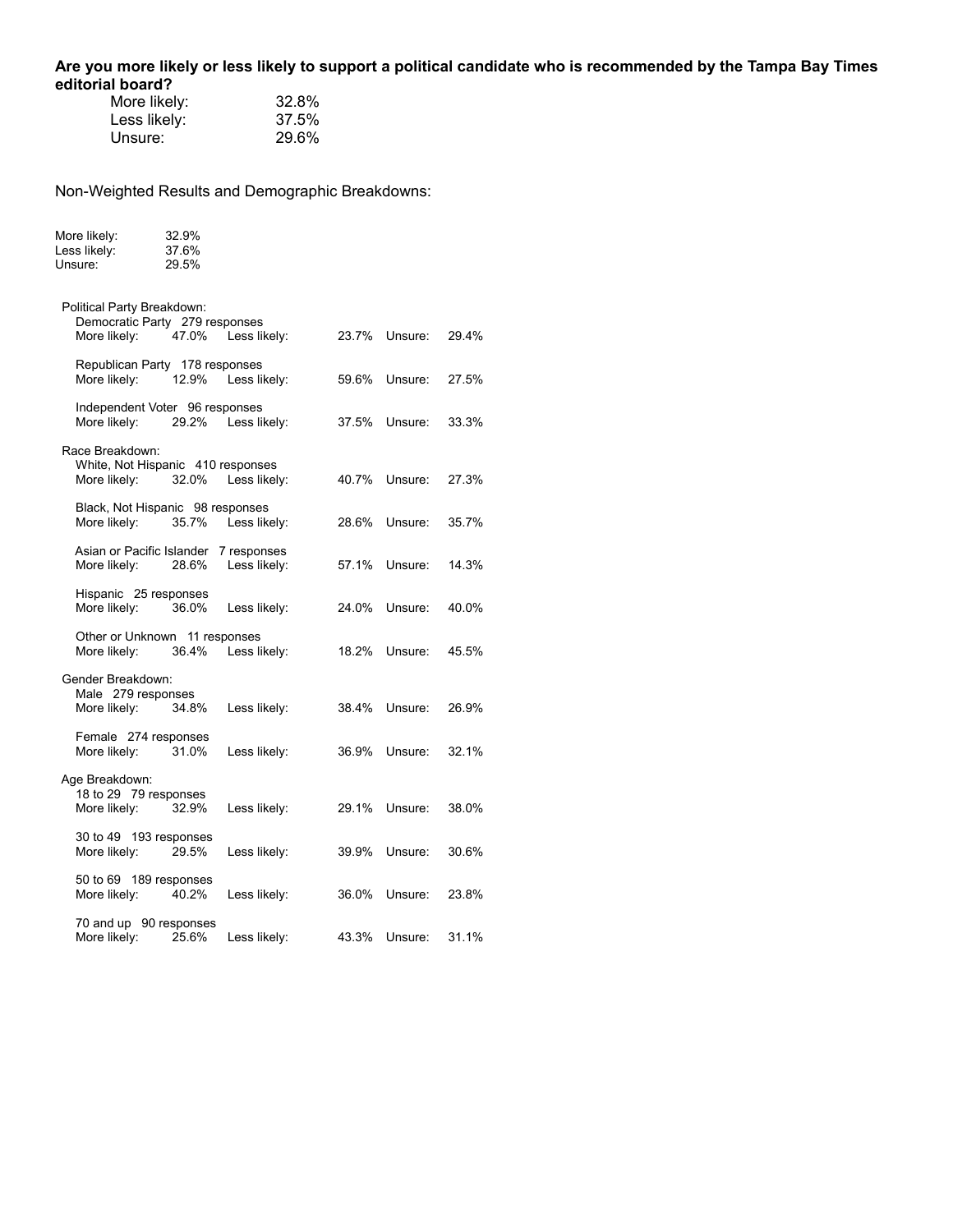## **Do you support or not support or not care about the local newspaper's decision to change its name to Tampa Bay Bay Times?**

| Support:        | 22.4% |
|-----------------|-------|
| Do not support: | 51.6% |
| Do not care:    | 25.9% |

Support: 22.2%

| Do not support:<br>Do not care:                                          | 51.9%<br>25.9%         |                                |       |              |       |
|--------------------------------------------------------------------------|------------------------|--------------------------------|-------|--------------|-------|
| Political Party Breakdown:<br>Democratic Party 279 responses<br>Support: | 22.9%                  | Do not support:                | 53.0% | Do not care: | 24.0% |
| Republican Party 178 responses<br>Support:                               | 19.7%                  | Do not support:                | 52.2% | Do not care: | 28.1% |
| Independent Voter 96 responses<br>Support:                               | 25.0%                  | Do not support:                | 47.9% | Do not care: | 27.1% |
| Race Breakdown:<br>White, Not Hispanic 410 responses<br>Support:         | 23.2%                  | Do not support:                | 52.0% | Do not care: | 24.9% |
| Black, Not Hispanic 98 responses<br>Support:                             | 17.3%                  | Do not support:                | 57.1% | Do not care: | 25.5% |
| Asian or Pacific Islander<br>Support:                                    | 28.6%                  | 7 responses<br>Do not support: | 57.1% | Do not care: | 14.3% |
| Hispanic 25 responses<br>Support:                                        | 24.0%                  | Do not support:                | 40.0% | Do not care: | 36.0% |
| Other or Unknown 11 responses<br>Support:                                | 18.2%                  | Do not support:                | 36.4% | Do not care: | 45.5% |
| Gender Breakdown:<br>Male 279 responses<br>Support:                      | 22.6%                  | Do not support:                | 53.4% | Do not care: | 24.0% |
| Female 274 responses<br>Support:                                         | 21.9%                  | Do not support:                | 50.4% | Do not care: | 27.7% |
| Age Breakdown:<br>18 to 29 79 responses<br>Support:                      | 27.8%                  | Do not support:                | 44.3% | Do not care: | 27.8% |
| 30 to 49<br>Support:                                                     | 193 responses<br>24.4% | Do not support:                | 45.1% | Do not care: | 30.6% |
| 50 to 69<br>Support:                                                     | 189 responses<br>21.7% | Do not support:                | 54.5% | Do not care: | 23.8% |
| 70 and up<br>Support:                                                    | 90 responses<br>13.3%  | Do not support:                | 67.8% | Do not care: | 18.9% |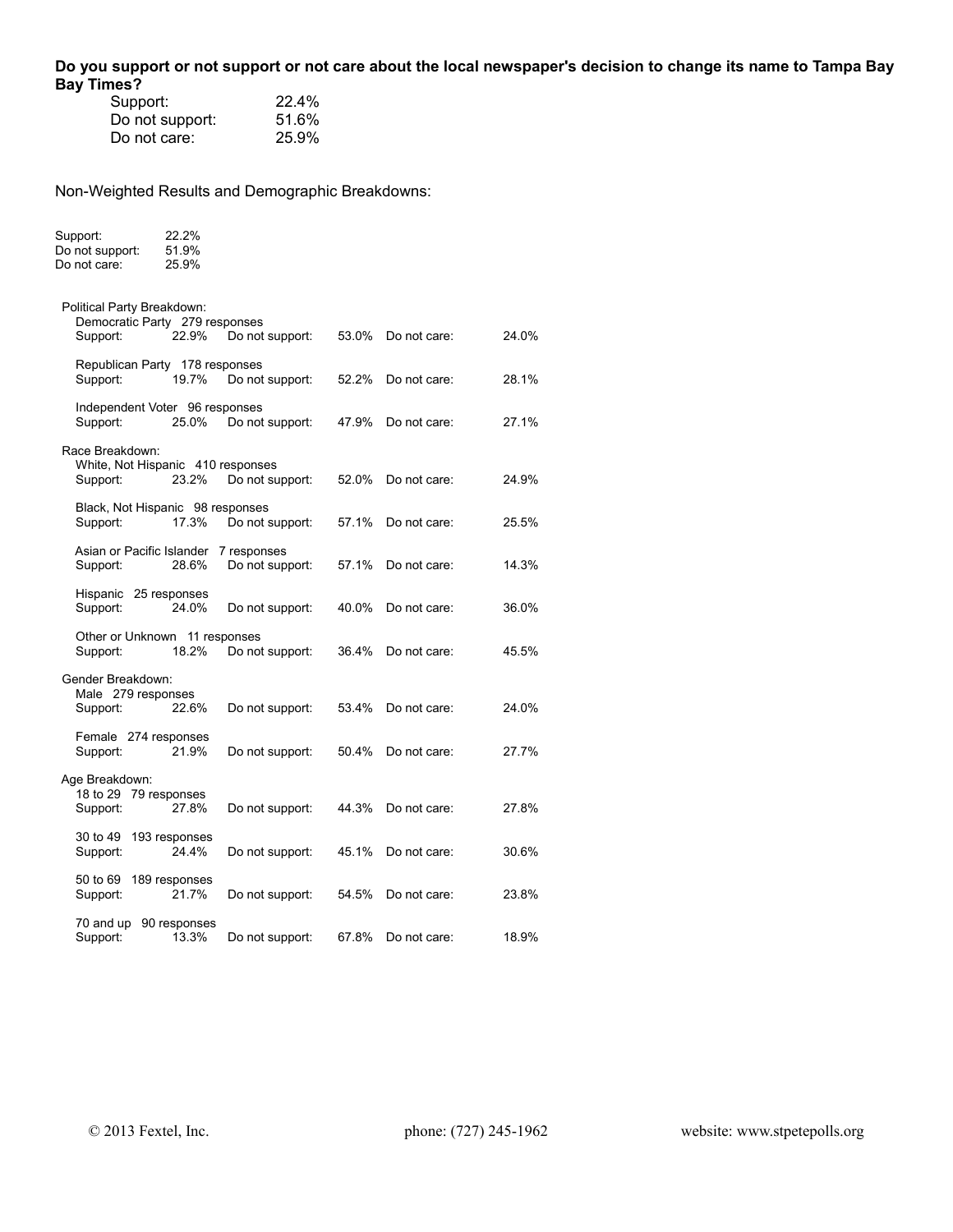### **Do you agree with the following statement: The Tampa Bay Times coverage of the debate concerning the new St. Petersburg Pier has been balanced and fair.**

| Agree:        | 34.6% |
|---------------|-------|
| Do not agree: | 29.8% |
| Unsure:       | 35.6% |

Agree: 34.7%

| Do not agree:<br>Unsure:                                               | 29.8%<br>35.4%         |                              |       |         |       |
|------------------------------------------------------------------------|------------------------|------------------------------|-------|---------|-------|
| Political Party Breakdown:<br>Democratic Party 279 responses<br>Agree: | 42.7%                  | Do not agree:                | 20.1% | Unsure: | 37.3% |
| Republican Party 178 responses<br>Agree:                               | 24.2%                  | Do not agree:                | 44.4% | Unsure: | 31.5% |
| Independent Voter 96 responses<br>Agree:                               | 31.2%                  | Do not agree:                | 31.2% | Unsure: | 37.5% |
| Race Breakdown:<br>White, Not Hispanic 410 responses<br>Agree:         | 35.9%                  | Do not agree:                | 31.5% | Unsure: | 32.7% |
| Black, Not Hispanic 98 responses<br>Agree:                             | 34.7%                  | Do not agree:                | 23.5% | Unsure: | 41.8% |
| Asian or Pacific Islander<br>Agree:                                    | 42.9%                  | 7 responses<br>Do not agree: | 42.9% | Unsure: | 14.3% |
| Hispanic 25 responses<br>Agree:                                        | 28.0%                  | Do not agree:                | 24.0% | Unsure: | 48.0% |
| Other or Unknown 11 responses<br>Agree:                                | 9.1%                   | Do not agree:                | 27.3% | Unsure: | 63.6% |
| Gender Breakdown:<br>Male 279 responses<br>Agree:                      | 33.3%                  | Do not agree:                | 32.3% | Unsure: | 34.4% |
| Female 274 responses<br>Agree:                                         | 36.1%                  | Do not agree:                | 27.4% | Unsure: | 36.5% |
| Age Breakdown:<br>18 to 29<br>Agree:                                   | 79 responses<br>32.9%  | Do not agree:                | 24.1% | Unsure: | 43.0% |
| 30 to 49<br>Agree:                                                     | 193 responses<br>32.6% | Do not agree:                | 30.6% | Unsure: | 36.8% |
| 50 to 69<br>Agree:                                                     | 189 responses<br>44.4% | Do not agree:                | 25.4% | Unsure: | 30.2% |
| 70 and up<br>Agree:                                                    | 90 responses<br>21.1%  | Do not agree:                | 42.2% | Unsure: | 36.7% |